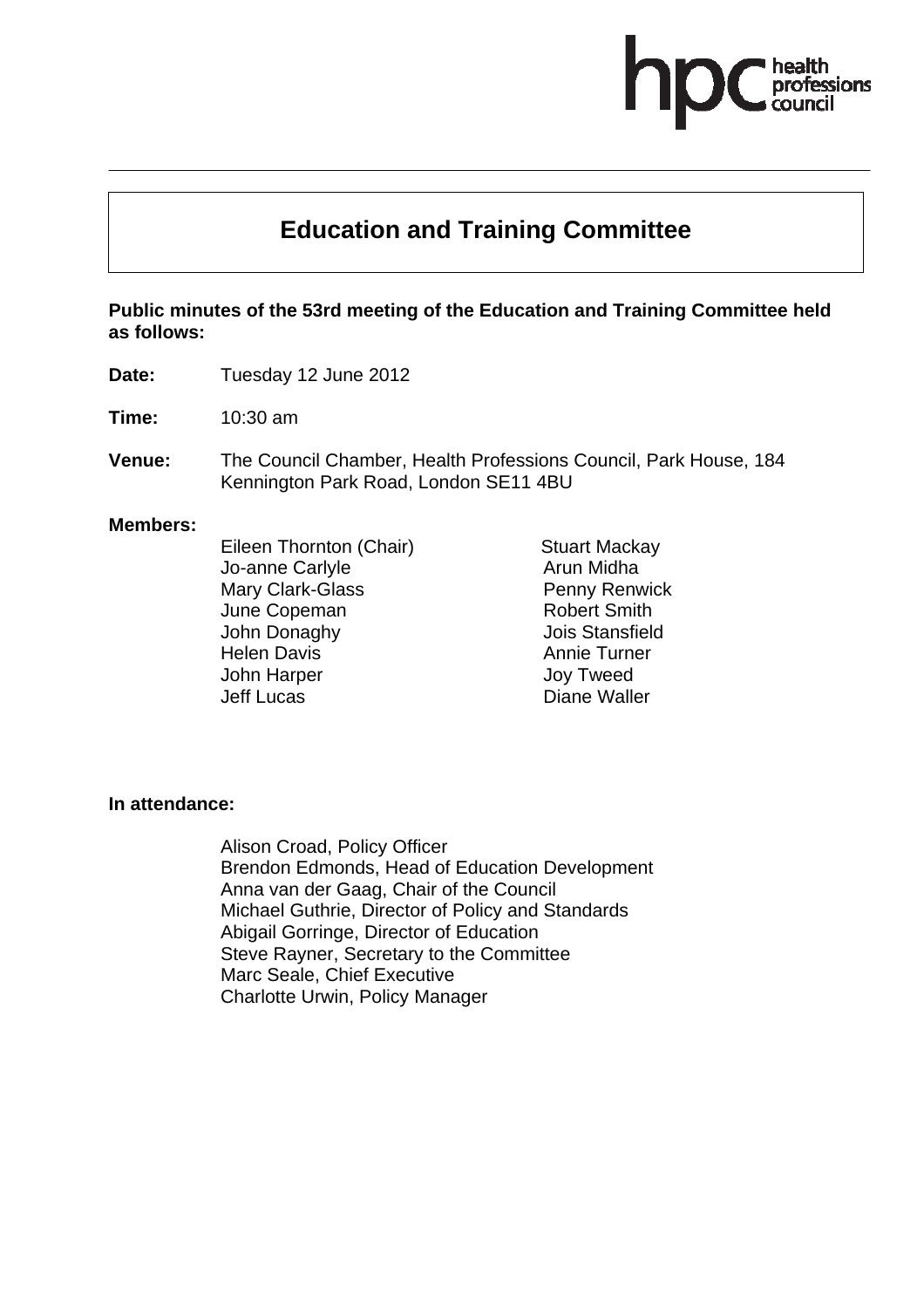# Part 1 – Public Agenda

#### **Item 1 Chair's welcome and introduction**

1.1 The Chair welcomed the Committee and members of the public gallery to the meeting.

#### Committee membership

- 1.2 The Committee noted that this would be the final committee meeting for John Harper and Annie Turner. The Chair thanked John and Annie for their contributions to the work of the Committee.
- 1.3 The Committee also noted that Gerald Armstrong-Bednall's term had come to an end in May. Following many years working with the HPC and with the Hearing Aid Council Gerald had decided not to apply for reappointment to the Committee.
- 1.4 The Chair would be undertaking a recruitment campaign, administered by the Secretariat, for three vacant positions on the Committee over the summer. The HPC would be seeking to appoint an educationalist or practitioner with involvement in higher education from the following parts of the Register: Hearing Aid Dispenser; Occupational Therapist and Social Worker in England (the positions would be due to begin after the transfer of the register from the General Social Care Council).
- 1.5 The vacancies would be advertised from mid-June to the beginning of August, with interviews in the second week of September. Appointments would be made by the Council in October.

#### **Item 2 Apologies for absence**

2.1 Apologies were received from Stephen Hutchins, Jeff Seneviratne, Stephen Wordsworth and from Marc Seale, Chief Executive.

#### **Item 3 Approval of agenda**

3.1 The Committee approved the agenda.

#### **Item 4 Declaration of members' interests**

4.1 There were no declarations of interest.

# **Item 5 Minutes of the meeting of 8 March 2012 (ETC 25/12)**

5.1 The minutes were accepted as a correct record and signed by the Chair.

# **Item 6 Matters arising from previous meetings (ETC 26/12)**

6.1 The Committee noted the list of actions agreed at previous meetings.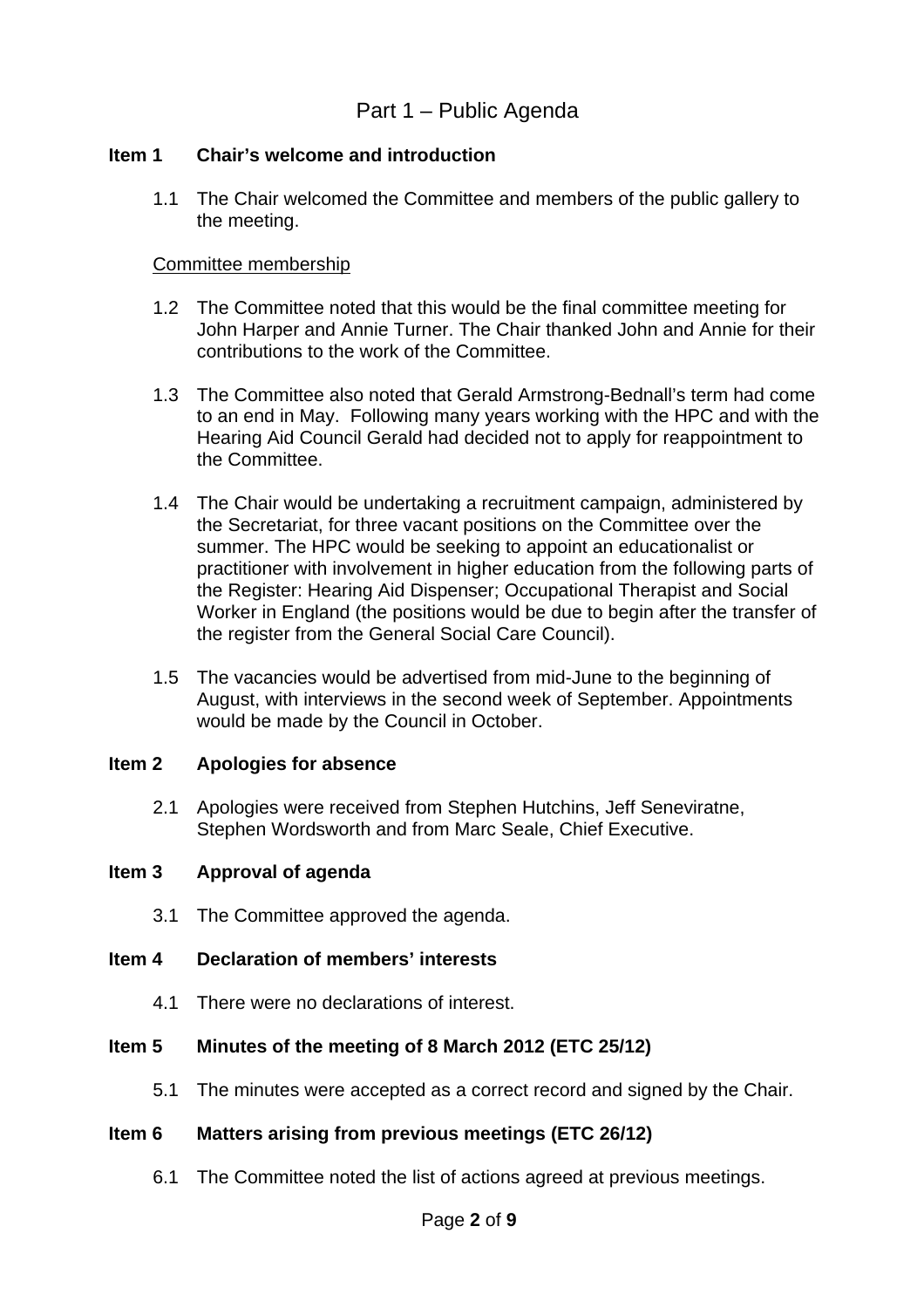# **Item 7 Director of Education's report (ETC 27/12)**

7.1 The Committee received a paper from the Director of Education detailing the work of the Education Department (the Department) between March and June 2012, providing updates on ongoing projects and statistics on the approval and monitoring process.

### Social work

- 7.2 As an update to the published report, the Committee noted that bookings for Education Seminars planned for education providers delivering social work programmes in England had risen: to around 90 for the London seminar; and to around 50 each for the Birmingham and Leeds seminars.
- 7.3 The Committee noted that the format of London seminar had been changed to accommodate higher numbers of attendees. Consideration would also be given to adding additional sessions if demand continued to rise.
- 7.4 A second set of Education Seminars would be tailored towards the first group of social work in England programmes that were due to be visited in the academic year 2012-13. The Executive would monitor attendees to these sessions to encourage all education providers due to be visited in the 2012-13 academic year to attend.
- 7.5 The Committee noted the Director's report.

# **Item 8 Education annual report (ETC 28/12)**

- 8.1 The Committee received a paper for discussion/approval from the Executive providing the draft text of the sixth Education annual report, which presented statistical information relating to the approval and monitoring process between September 2010 and August 2011.
- 8.2 The report had been developed to provide an insight into the HPC's work in approving and monitoring programmes, and comprised:
	- core information for each approval or monitoring process for the year;
	- analysis of significant trends from previous years;
	- analysis of variances from established trends; and
	- themed reviews of particular features of the work conducted over the year.
- 8.3 The Committee noted that the education systems and process review major project would have an impact on future Education annual reports, as it would enable the Executive to generate and access information from the education processes for analysis more quickly and efficiently.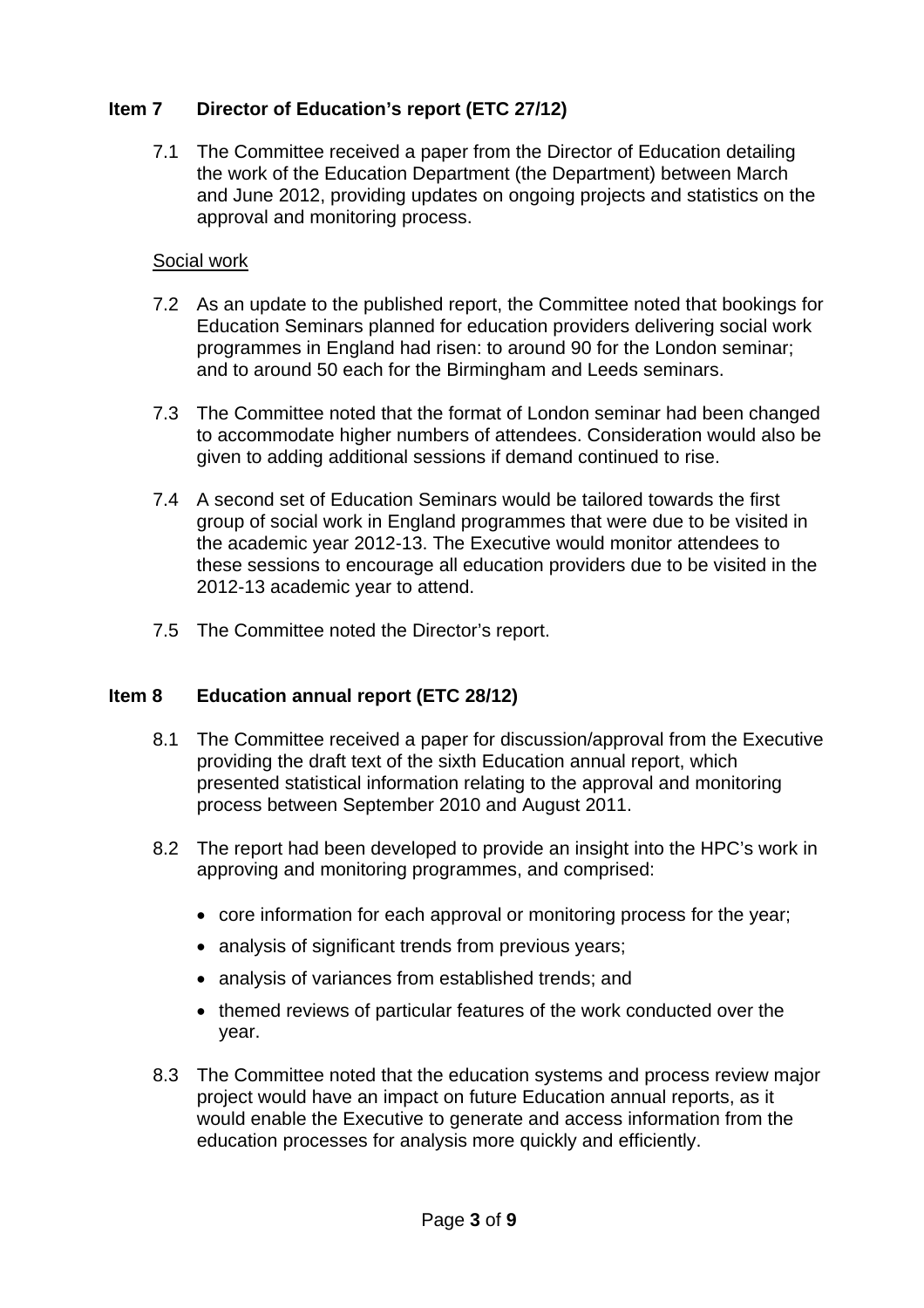- 8.4 The Committee agreed that the report provided an important assurance mechanism for the approval and monitoring system.
- 8.5 The Committee recommended that the following points should be considered before publication:
	- 8.5.1 An executive summary should be added to the report to identify headlines and lessons from the report.
	- 8.5.2 The executive summary should mention the relatively low numbers of complaints the department received regarding the system.
	- 8.5.3 The first paragraph on page 14 of the report should be amended to provide further explanation of how the model of education that HPC uses would generate new programmes.
	- 8.5.4 The third paragraph of the conclusion on page 46 should be expanded to provide further explanation of the innovative uses of monitoring processes.
- 8.6 The Committee noted the conclusion on page 17 of the report regarding issues education providers faced in meeting standards around practice placements. The Committee noted that as funding arrangements for education providers and employers changed, practice placements would become harder to arrange and administer.
- 8.7 It was an important consideration for education providers when accepting new students that there were enough practice placements available for those students to complete their courses. The Committee noted that it would be important for professional bodies to play a key role in helping to ensure that the numbers of quality placements were adequate.
- 8.8 The Committee agreed to discuss how to consider the issue of placement education further as part of the annual work-plan and strategy discussions in November.
- 8.9 The Committee approved the Education annual report 2011 for publication, subject to legal scrutiny and minor editorial amendments and the consideration of the Committee's discussions under paragraph 8.5.

# **Item 9 Consultation on service user and carer involvement in education and training programmes (ETC 29/12)**

- 9.1 The Committee received a paper for discussion from the Executive providing a draft consultation document on the rationale for amending the standards of education and training and guidance to make service user and carer involvement an express requirement for approved programmes.
- 9.2 The consultation document included the text of the proposed standard and guidance.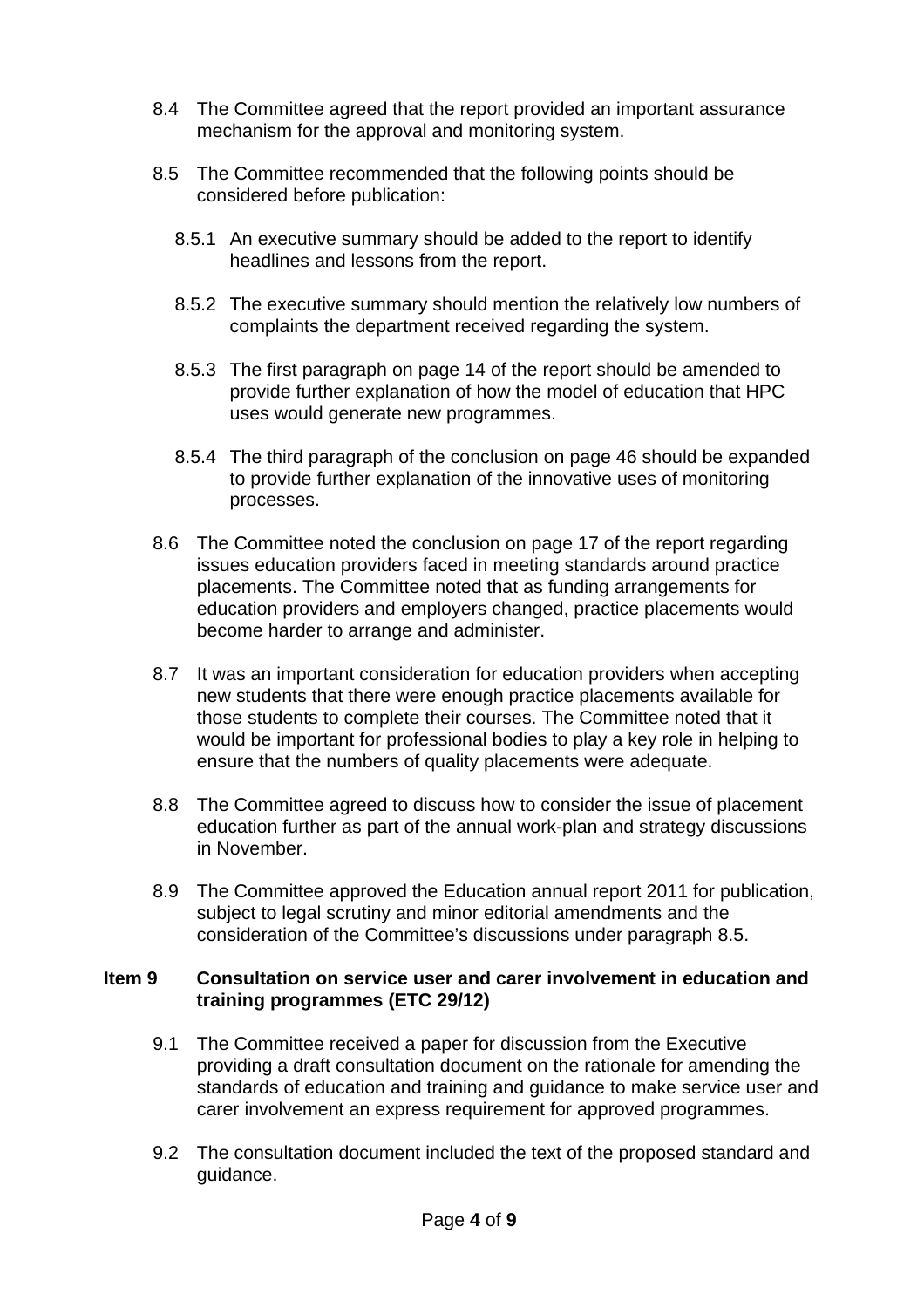- 9.3 The Committee had discussed the topic on a number of occasions, most recently at its meeting of March 2012, at which meeting the Committee had agreed that a consultation should be held on amending the standards.
- 9.4 The Committee discussed the consultation document, during which discussion the following points were raised:
	- 9.4.1 The document could benefit from the addition of the HPC's definition of the term 'service user'.
	- 9.4.2 For some HPC professions, and traditionally in the HPC's processes, the term 'service user' had been a way of describing anyone who came into contact with the professional work of a registrant. This could include colleagues, clients, patients and students, and would also be used to describe carers for many of the HPC's professions.
	- 9.4.3 The Committee noted that some stakeholders considered the role of carer to be conceptually distinct from those roles described in the HPC's definition of service users.
	- 9.4.4 The HPC should retain the term 'service user'. However, guidance on the definition and use of the term should make it clear that the inclusion of carers and indeed other groups under the description 'service users' was for the purposes of the HPC's processes. Where appropriate the guidance should acknowledge that some stakeholders consider these roles to be distinct from those of other people coming into contact with HPC registrants.
	- 9.4.5 Education providers might be encouraged, as part of the consultation, to provide examples of effective practice in the involvement of service users which could be of use to the HPC in communicating its requirements.
	- 9.4.6 Paragraph 6 in the guidance document at page 13 was prescriptive, and may lead to education providers creating unnecessary committees and administrative processes. Consideration should be given to removing this paragraph.
- 9.5 The Committee agreed that a consultation should be held on amending the standards of education and training and guidance to require service user involvement in approved programmes.
- 9.6 The Committee approved the consultation document, subject to minor editing amendments and any changes arising from the Committee's discussion under paragraph 9.4.
- 9.7 The Committee recommended that the Council approve the consultation document for publication.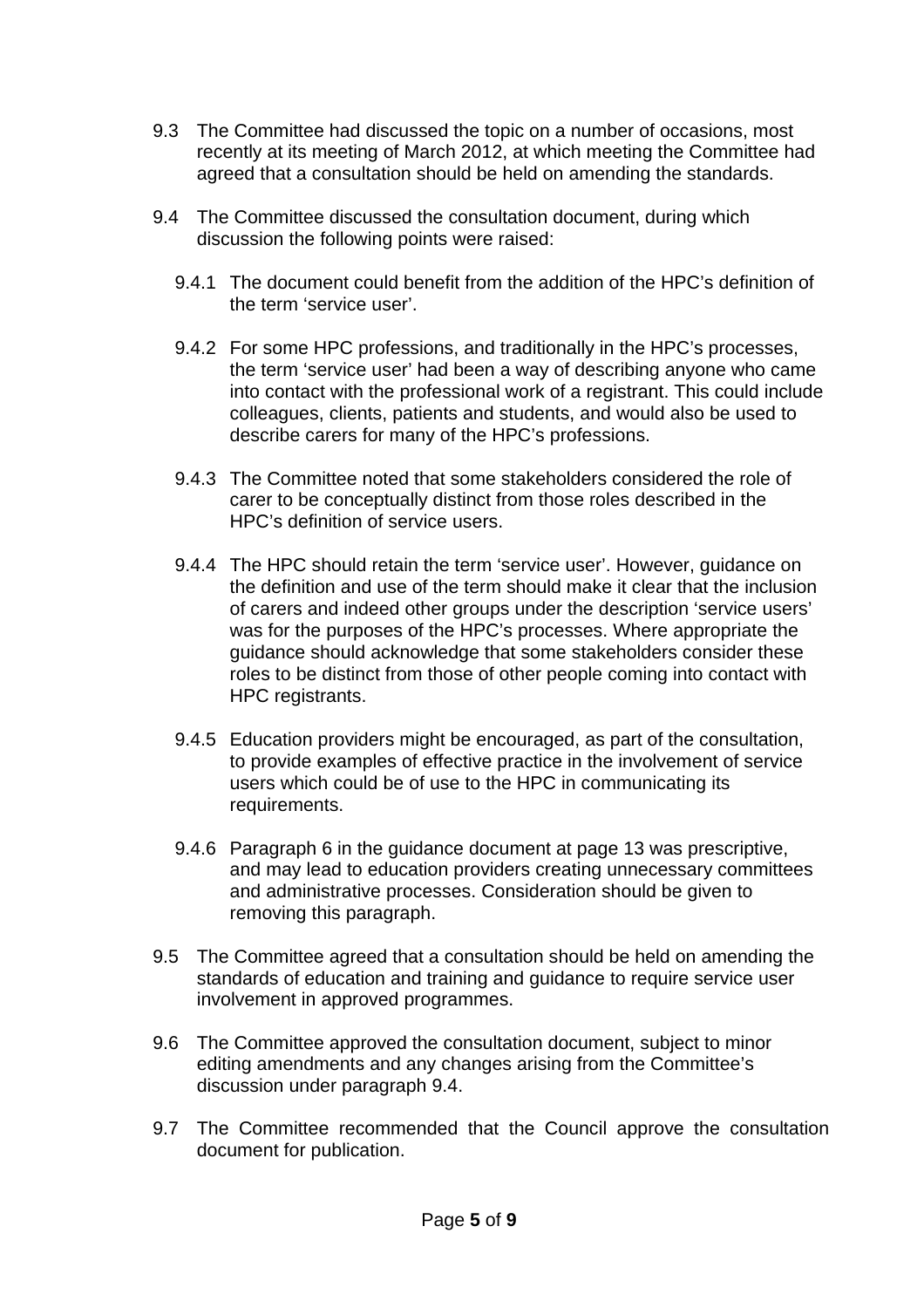**ACTION: Director of Policy and Standards** to present the consultation document to the Council for discussion and approval at its meeting of 5 July 2012.

#### **Item 10 Criteria for approving Approved Mental Health Professionals (ETC 30/12)**

- 10.1 The Committee received a paper for discussion from the Executive regarding arrangements to manage the approval of Approved Mental Health Professional (AMHP) programmes. This responsibility will pass to the HCPC when the register of social workers in England transfers from the General Social Care Council (GSCC) on 1 August 2012.
- 10.2 The Committee had considered a paper on AMHPs at its meeting in June 2011, and had agreed that the register should not be annotated to show where individuals had completed an AMHP programme. However, the Committee had agreed that interim arrangements should be put in place to approve these programmes appropriately whilst the HPC developed its own criteria.
- 10.3 The paper set out proposals for interim arrangements for managing changes to, and approving, AMHP programmes, and a plan to develop the stand-alone criteria for use in approving those programmes.
- 10.4 The Committee noted that AMHPs implemented elements of the Mental Health Act 1983 (as amended by the Mental Health Act 2007). The Act only applied in England and Wales. This function was carried out in accordance with different legislation in Scotland and Northern Ireland (The Mental Health Act (Northern Ireland) Order 1986 and The Mental Health Act (Care and Treatment) (Scotland) 2003). AMHPs were not mentioned in those pieces of legislation.
- 10.5 The role of AMHPs would be considered in the development of a memorandum of understanding on the recognition of training programmes with the Care Council for Wales.
- 10.6 The Committee noted that although AMHP programmes would be approved and monitored by the HCPC, individual registrants would still be held to account by their own professional regulator. For example nurses with an AMHP qualification would remain registered and accountable to the NMC.
- 10.7 The Committee noted that the HPC had a statutory obligation under the Health Professions Order to consult before establishing any standards or guidance. The Committee noted that this obligation did not apply to the criteria to approve AMHP programmes, however as a matter of good practice, the HPC would consult on the stand alone criteria.
- 10.8 The Committee agreed that interim arrangements should be adopted to manage AMHP programmes, and to develop criteria for use in approving these programmes.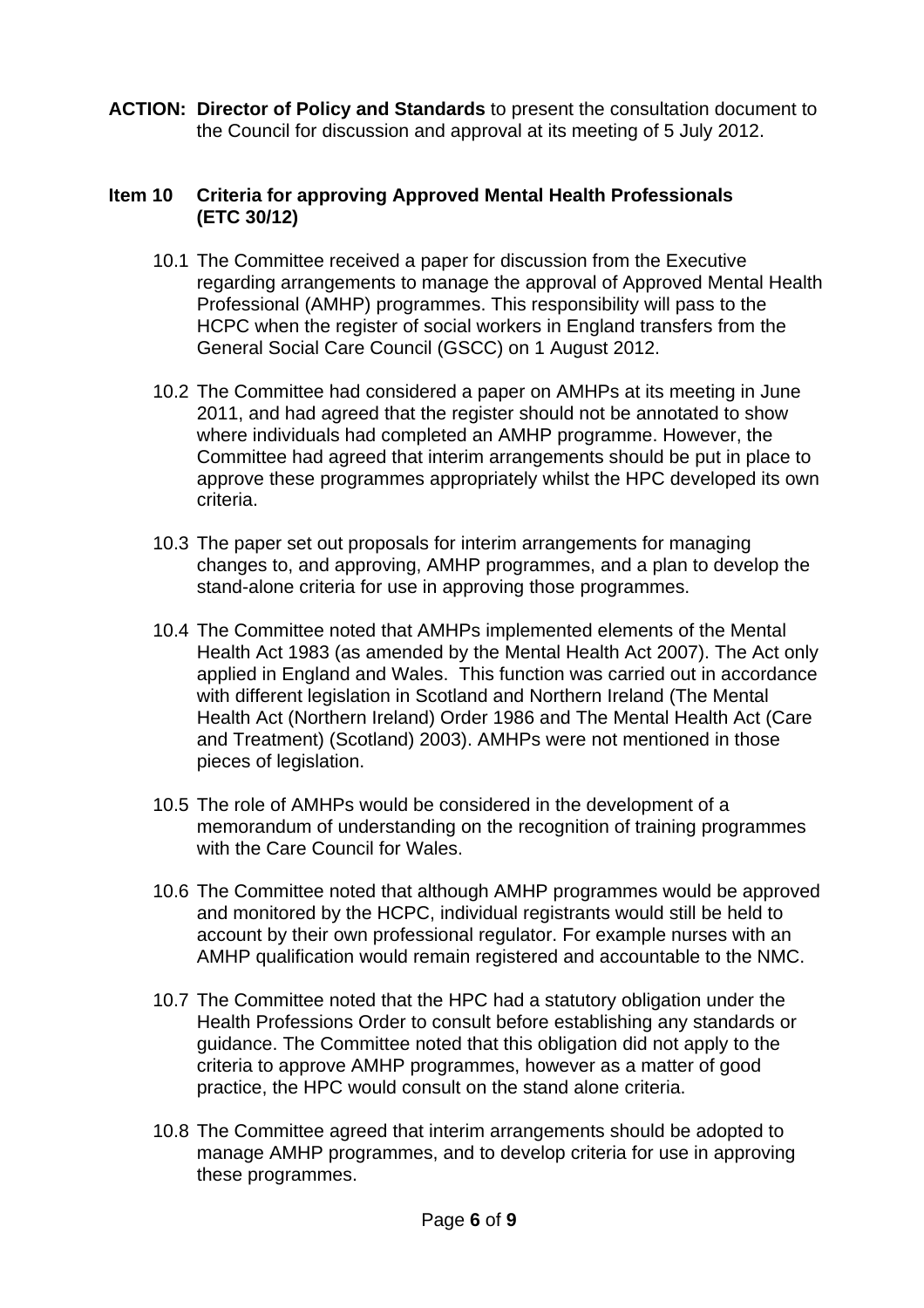- 10.9 The Committee agreed that; to be approved, AMHP programmes should meet the standards of education and training (SETs), with the following caveats:
	- (a) SET 1, 2.3, 2.4 and 3.16 do not apply to AMHP programmes;
	- (b) paragraphs 57 and 59 of the GSCC's specialist standards and requirements for post qualifying social work education and training (social work in mental health services) should be used in place of the standards of proficiency so that AMHP programmes can meet SET 4.1;
	- (c) section two and section three of the GSCC's specialist standards and requirements for post qualifying social work education and training (social work in mental health services) should be used in place of the curriculum guidance so that AMHP programmes can meet SET 4.2;
	- (d) in meeting SET 4.5, the education provider should also ensure that mental health and learning disabilities nurses understand the implications of the NMC's Code; and
	- (e) paragraphs 57 and 59 of the GSCC's specialist standards and requirements for post qualifying social work education and training (social work in mental health services) should be used in place of the standards of proficiency so that AMHP programmes can meet SET 6.1.
- **ACTION: The Executive** to communicate the interim arrangements to AMHP programme providers and other relevant stakeholders as soon as possible.

#### **Item 11 Approved Mental Health Professionals – approval and monitoring process (ETC 31/12)**

- 11.1 The Committee received a paper for discussion from the Executive regarding proposals by which AMHP programmes transitionally approved by the HCPC should be dealt with from 1 August 2012.
- 11.2 In addition to the long term approach to confirming open ended approval for AMHP programmes, the paper included proposals for a mechanism for considering outstanding quality assurance issues in AMHP programmes midway through a GSCC quality assurance process at the point of transfer.
- 11.3 The Committee agreed:
	- (a) to approve the mechanism for managing those programmes midway through a GSCC quality assurance process at the point of transfer as outlined in paper ETC 31/12; and
	- (b) to approve the long term approach to approval and monitoring AMHP programmes as outlined in paper ETC 31/12; and
- **ACTION: Director of Education** to finalise and implement the schedule for the transition and ongoing approval of AMHP programmes.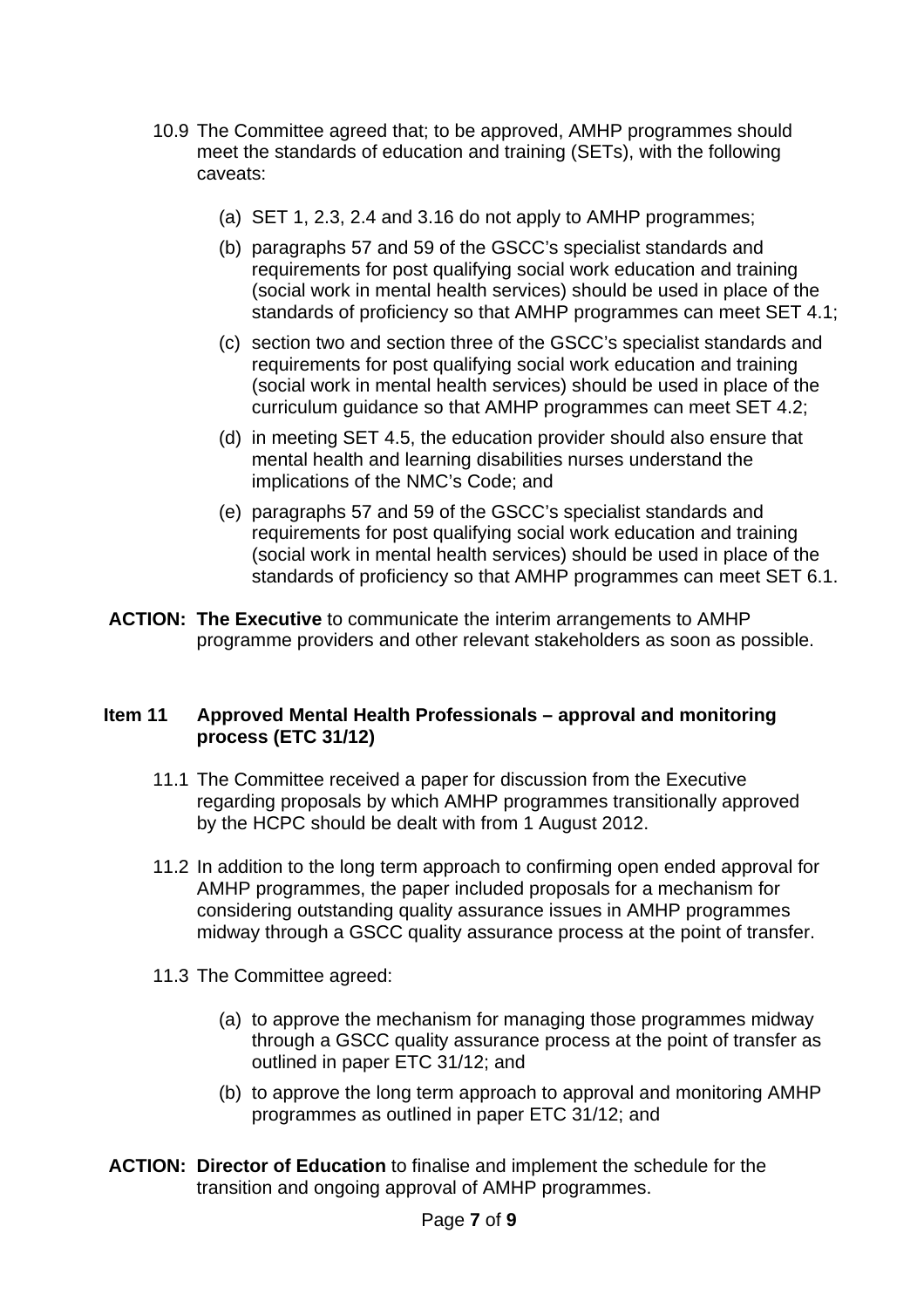# **Item 12 Transfer of regulatory functions from the GSCC to HPC (ETC 32/12)**

- 12.1 The Committee received a verbal update from the Council Chair regarding the project to transfer regulatory function from the GSCC to the HPC.
- 12.2 At the Council meeting on 14 October 2010, the Council agreed that there would be a standing item on every Council and Committee agenda, whereby the Executive would update the meeting on the progress of the project. As the project was developing rapidly, a verbal report on progress would be made to each meeting.

#### Social Work Reform Board

- 12.3 Responsibility for administering the funding system for social work education programmes in England had been given to the NHS Business Services Authority. The Authority had announced that the current arrangements for funding for the academic year 2011-12 would remain in place for 2012-13. A consultation on arrangements for funding in future years would be held in due course.
- 12.4 The agenda of the Reform Board was far reaching, and included:
	- changes to the social work curriculum;
	- changes to the entry requirements for the profession;
	- new arrangements for practice learning; and
	- new standards for practice educators.
- 12.5 In the light of this agenda, the HPC Council had discussed the HPC's responsibilities in the context of student registration at its meeting on 10 May. Papers for this meeting, and a record of the Council's discussion, were available on the HPC's website.

# **The Committee noted the following items:**

| Item 13 | Annotation of the register – qualification in podiatric surgery<br>(ETC 33/12)             |
|---------|--------------------------------------------------------------------------------------------|
| Item 14 | Social Workers in England - approved programme list<br>(ETC 34/12)                         |
| Item 15 | Approved Mental Health Practitioners – approved programme list<br>(ETC 35/12)              |
| Item 16 | <b>Modernising the Recognition of Professional Qualifications Directive</b><br>(ETC 36/11) |
| Item 17 | Education systems and process review major project<br>(ETC 37/12)                          |